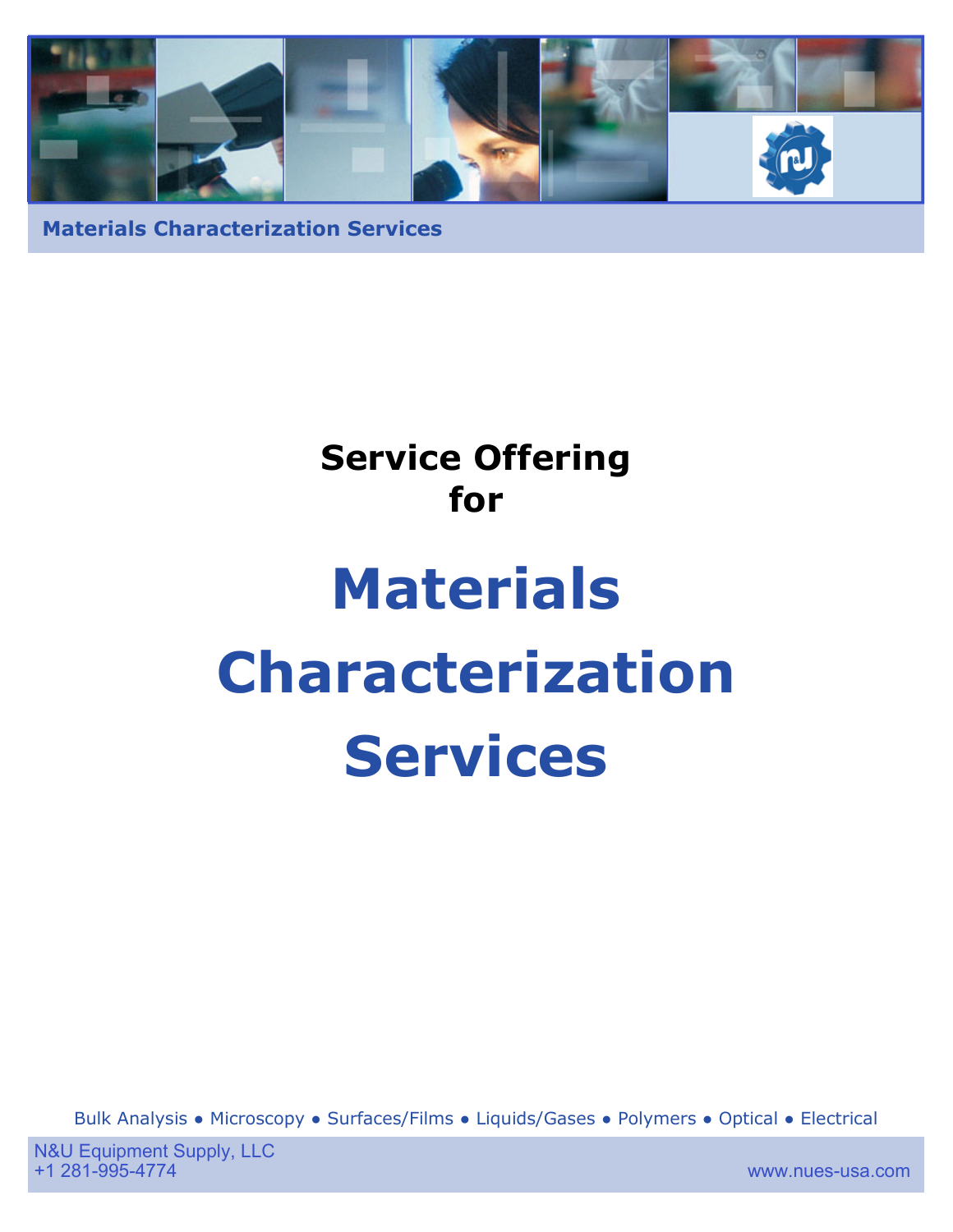

#### **Are you tired of searching for a lab that has the technique you need? Not sure which technique will answer your questions? Has your internal lab told you "It can't be done"?**

Materials Characterization Services is an analytical service broker, providing scientists and engineers with the exact analysis they need to solve their materials problem.

#### **Breadth**

N&U offers the widest variety of testing services through our network of partnering laboratories. We also have collaborative agreements with instrument manufacturers allowing us to offer analysis that is not otherwise commercially available. No matter what your analysis need, we can meet it.

#### **Experience**

Don't know which technique to use? we can help you determine the best technique, or combination of techniques to solve your problem. We also offer a wide variety of standardized tests (ASTM, MIL+SPEC, etc.) through our partner labs.

#### **Independence**

N&U uses over 100 partnering laboratories to deliver services to its clients. Some labs may steer you towards a less-than-optimal technique only because it's available in-house. We will always choose the most applicable techniques to give you the answers you need.

#### **Impartiality**

We understand that the quality and accuracy of scientific results are imperative. If results are questionable or don't make sense we will find a way to re-test or confirm the results using another technique.

#### **Knowledge**

We can help you to design an experiment to get the most out of your analytical dollar, interpret results, or synthesize data from multiple techniques. We have experience with Failure Analysis, Deformulation, Intellectual Property Protection, and Patent Infringement. While data from an analysis is important, what's equally important is how it related to your product or problem.

#### **Simplicity**

Our mission is to offer the most complete set of techniques available so you only have to make one phone call or email to get the service you need.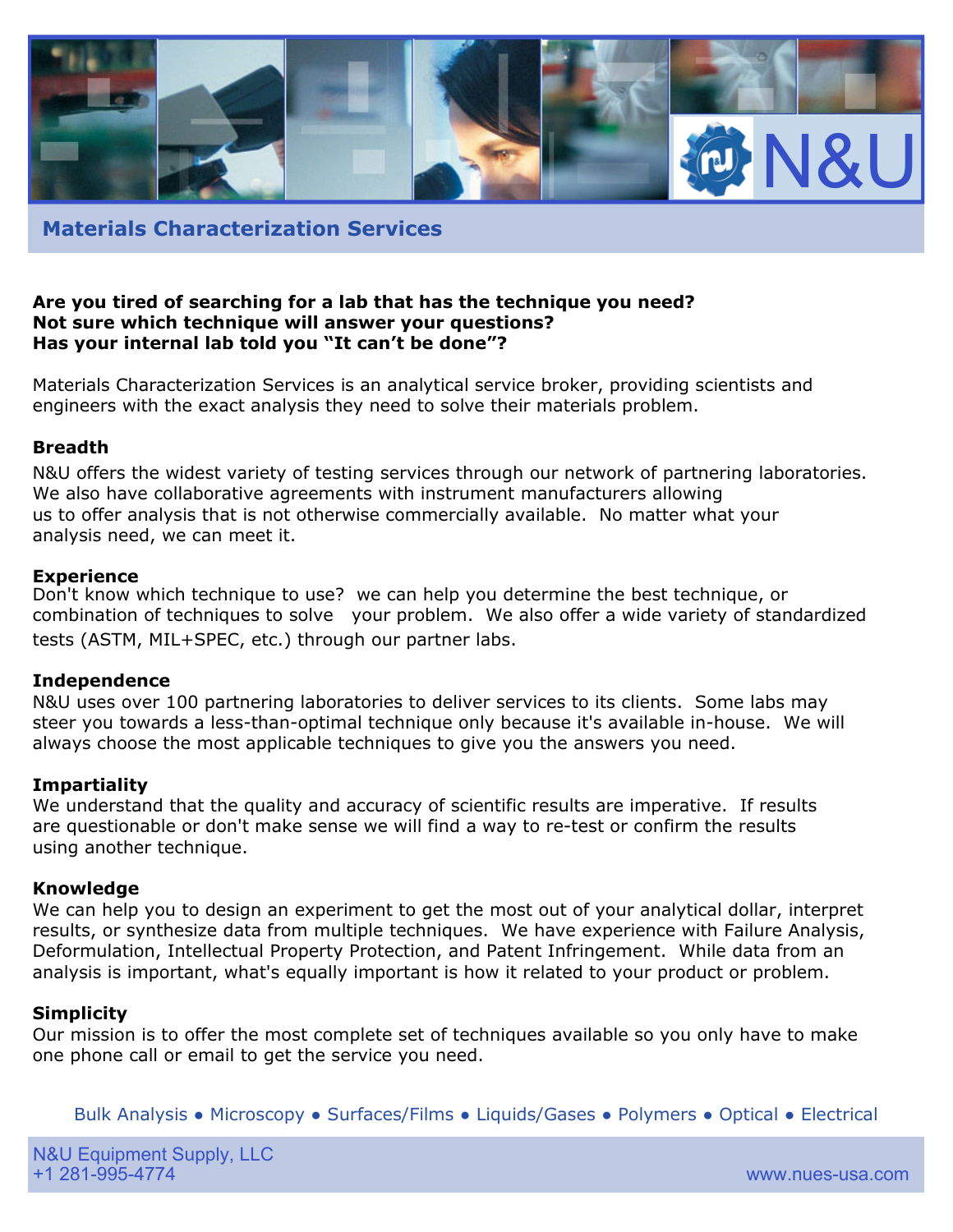

## **Bulk Analysis Techniques**

| AA           | Atomic Absorption                                               |
|--------------|-----------------------------------------------------------------|
| <b>AES</b>   | <b>Atomic Emission Spectroscopy</b>                             |
| <b>LECO</b>  | <b>Combustion Analysis</b>                                      |
| <b>DSC</b>   | Differential Scanning Calorimetry                               |
| <b>DMA</b>   | Dynamic Mechanical Thermal Analysis                             |
| <b>EPR</b>   | Electron Paramagnetic Resonance                                 |
| <b>EPMA</b>  | Electron Probe MicroAnalysis                                    |
| <b>ESR</b>   | Electron Spin Resonance                                         |
| <b>FTIR</b>  | Fourier Transform InfraRed Spectroscopy                         |
| <b>DMS</b>   | Glow Discharge Mass Spectrometry                                |
| GD-OES       | Glow Discharge Optical Emission Spectroscopy                    |
|              | Gravimetry/Density                                              |
| ICP-OES      | <b>Inductively Coupled Plasma Optical Emission Spectroscopy</b> |
| ICP-MS       | Inductively Coupled Plasma Mass Spectrometry                    |
| IGA          | <b>Interstitial Gas Analysis</b>                                |
| IC           | Ion Chromatography                                              |
| LA-ICPMS     | Laser Ablation Inductively Coupled Plasma Mass Spec.            |
| <b>NAA</b>   | <b>Nuclear Activation Analysis</b>                              |
| <b>NMR</b>   | Nuclear Magnetic Resonance                                      |
| <b>OES</b>   | <b>Optical Emission Spectroscopy</b>                            |
| <b>PIXE</b>  | Particle Induced X-ray Emission                                 |
|              | Particle Size/Porosimetry/Surface Area                          |
| <b>RAMAN</b> | Raman                                                           |
| <b>RIMS</b>  | Resonance Ionization Mass Spectrometry                          |
| <b>SAXS</b>  | Small Angle X-ray Scattering                                    |
| <b>TIMS</b>  | Thermal Ionization Mass Spectrometry                            |
| <b>TMA</b>   | Thermo Mechanical Analysis                                      |
| <b>TGA</b>   | ThermoGravimetric Analysis                                      |
| <b>WDS</b>   | Wavelength Dispersive Spectrometry                              |
| <b>WDX</b>   | Wavelength Dispersive X-ray                                     |
| <b>XRD</b>   | X-ray Diffraction                                               |
| <b>XRF</b>   | X-ray Fluorescence                                              |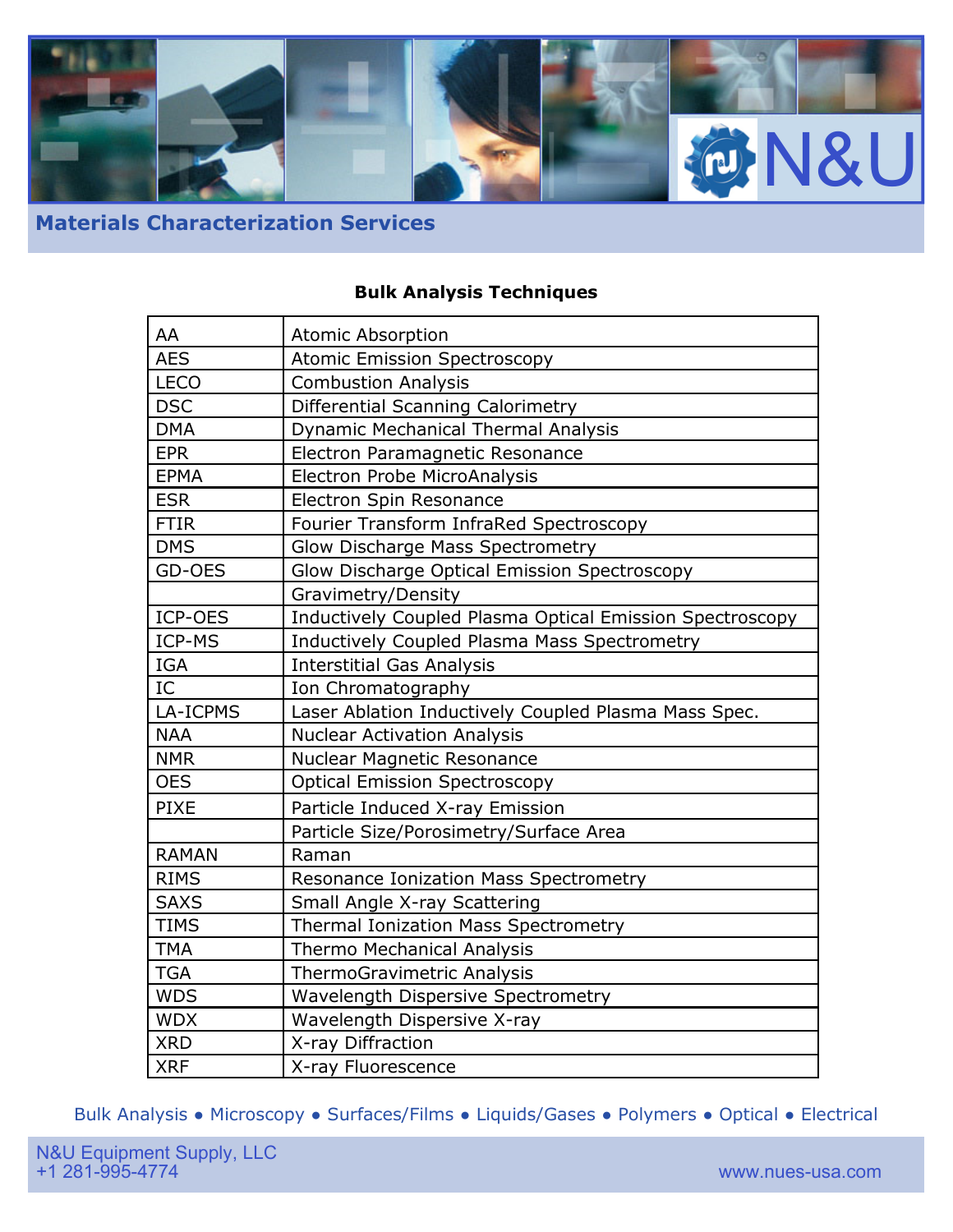

## **Microscopy and Microanalytical Analysis Techniques**

| <b>AES</b>  | Auger Electron Spectroscopy                          |
|-------------|------------------------------------------------------|
| CT          | Computed Tomography                                  |
| <b>EELS</b> | <b>Electron Energy Loss Spectroscopy</b>             |
| <b>EDS</b>  | <b>Energy Dispersive Spectrometry</b>                |
| <b>EDX</b>  | Energy Dispersive X-ray                              |
| <b>FIB</b>  | Focused Ion Beam                                     |
|             | <b>Fracture Analysis</b>                             |
| LA-ICPMS    | Laser Ablation Inductively Coupled Plasma Mass Spec. |
| <b>MFM</b>  | <b>Magnetic Force Microscopy</b>                     |
| OM          | <b>Optical Microscopy</b>                            |
|             | Particle Analysis                                    |
|             | Radiography                                          |
| <b>SAM</b>  | <b>Scanning Acoustic Microscopy</b>                  |
| <b>SEM</b>  | <b>Scanning Electron Microscopy</b>                  |
| <b>STEM</b> | <b>Scanning Transmission Electron Microscopy</b>     |
|             | Surface Area/Porosimetry                             |
| <b>TEM</b>  | <b>Transmission Electron Microscopy</b>              |
| TTM         | <b>Transmission Temperature Microscopy</b>           |
|             | X-ray Imaging                                        |
| <b>XRT</b>  | X-ray Topography                                     |
|             |                                                      |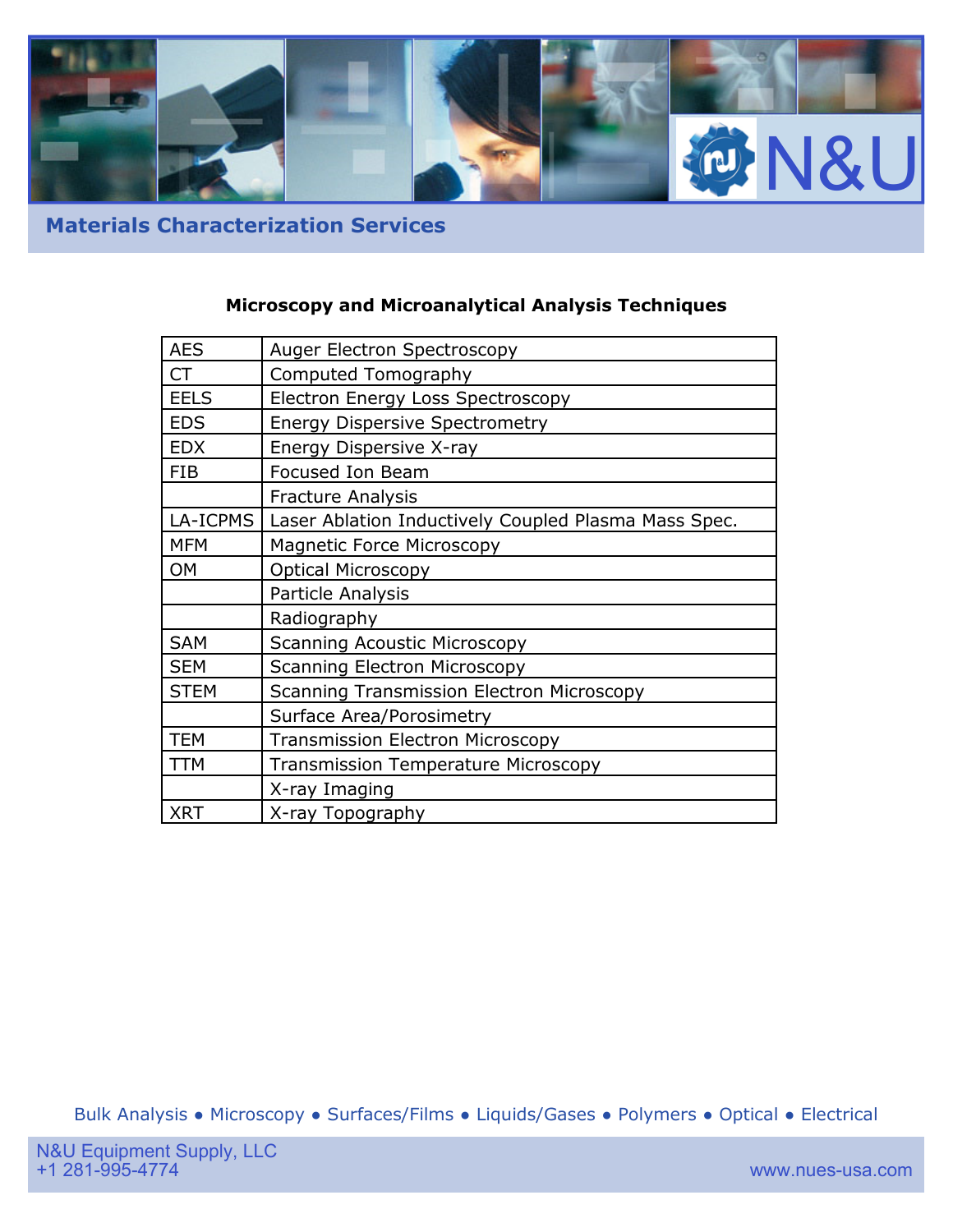

## **Surface & Thin Film Analysis Techniques**

|                  | 3-D Surface Profiling                                |
|------------------|------------------------------------------------------|
|                  | Adhesion                                             |
| <b>AFM</b>       | <b>Atomic Force Microscopy</b>                       |
| <b>AES</b>       | Auger Electron Spectroscopy                          |
|                  | <b>Contact Angle Measurement</b>                     |
| <b>EBSD</b>      | <b>Electron BackScatter Diffraction</b>              |
| <b>ESCA</b>      | Electron Spectroscopy for Chemical Analysis          |
|                  | Ellipsometry                                         |
| <b>EXAFS</b>     | Extended X-ray Absorption Fine Structure             |
|                  | <b>Hardness Testing</b>                              |
| <b>HFS</b>       | Hydrogen Forward Scattering                          |
| <b>ISS</b>       | Ion Scattering Spectroscopy                          |
| LA-ICPMS         | Laser Ablation Inductively Coupled Plasma Mass Spec. |
| <b>LEXES</b>     | Low Energy X-ray Emission Spectroscopy               |
|                  | MicroHardness & Nanohardness                         |
| <b>NRA</b>       | <b>Nuclear Reaction Analysis</b>                     |
|                  | Profilometry (contact and non-contact)               |
| <b>RBS</b>       | Rutherford Backscattering Spectrometry               |
| <b>SPM</b>       | <b>Scanning Probe Microscopy</b>                     |
| <b>SIMS</b>      | Secondary Ion Mass Spectrometry                      |
|                  | Surface Roughness/Flatness                           |
| TOF-SIMS         | Time-of-Flight Secondary Mass Spectrometry           |
| <b>TXRF</b>      | Total reflection X-Ray Fluorescence                  |
|                  | Tribology                                            |
| <b>VPD-ICPMS</b> | Vapor Phase Decomposition/ICPMS                      |
|                  | <b>Wafer Bow</b>                                     |
|                  | <b>Wafer Particle Maps</b>                           |
|                  | Wear & Friction                                      |
| <b>XRD</b>       | X-ray Diffraction                                    |
| <b>XRF</b>       | X-ray Fluorescence                                   |
| <b>XPS</b>       | X-ray Photoelectron Spectroscopy                     |
| <b>XRR</b>       | X-ray Reflectivity                                   |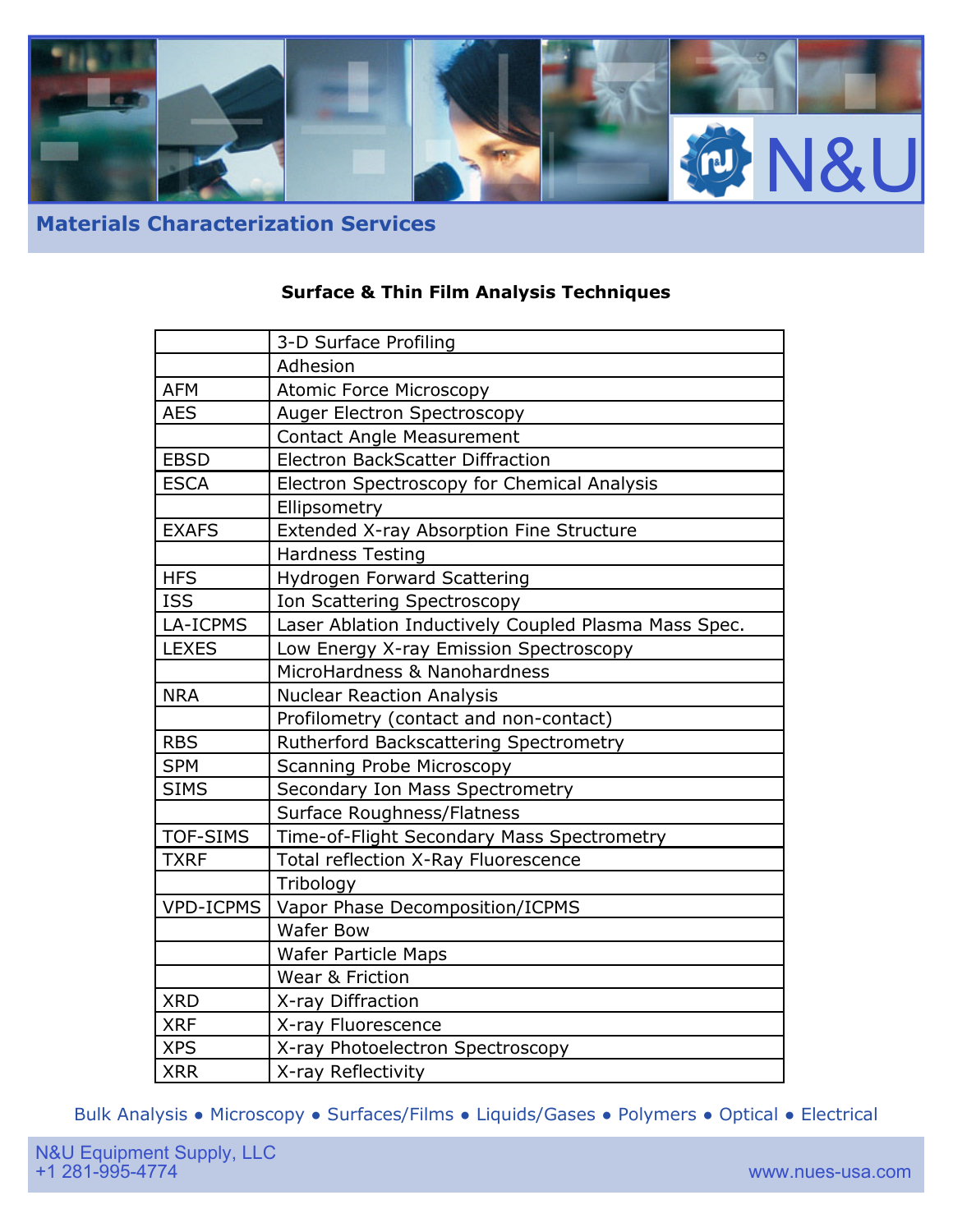

## **Polymer/Organic Analysis Techniques**

|              | Deformulation                               |
|--------------|---------------------------------------------|
| <b>EPR</b>   | Electron Paramagnetic Resonance             |
| <b>ESR</b>   | <b>Electron Spin Resonance</b>              |
| <b>FTIR</b>  | Fourier Transform InfraRed spectroscopy     |
| GC           | <b>Gas Chromatography</b>                   |
| <b>GCMS</b>  | Gas Chromatography/Mass Spectrometry        |
| <b>GPC</b>   | <b>Gel Permeation Chromatography</b>        |
| <b>HPLC</b>  | High Performance Liquid Chromatography      |
| IC.          | Ion Chromatography                          |
| LC-MS        | Liquid Chromatography / Mass Spectrometry   |
| <b>MALDI</b> | Matrix Assisted Laser Desorption Ionization |
| <b>NMR</b>   | <b>Nuclear Magnetic Resonance</b>           |
|              | Polymer Filler & Additives Quantitation     |
| <b>PyMS</b>  | <b>Pyrolysis Mass Spectrometry</b>          |
|              | Raman                                       |
| UV-VIS       | <b>UltraViolet Visible Spectroscopy</b>     |

## **Liquid/Gas Analysis Techniques**

|                | Chemical Methods (titrimetry, extractions, etc.)                |
|----------------|-----------------------------------------------------------------|
| <b>EGA</b>     | <b>Evolved Gas Analysis</b>                                     |
| GC             | Gas Chromatography                                              |
| <b>GCMS</b>    | Gas Chromatography/Mass Spectrometry                            |
| <b>GPC</b>     | <b>Gel Permeation Chromatography</b>                            |
| <b>HPLC</b>    | High Performance Liquid Chromatography                          |
| ICP-MS         | <b>Inductively Coupled Plasma Mass Spectrometry</b>             |
| <b>ICP-OES</b> | <b>Inductively Coupled Plasma Optical Emission Spectroscopy</b> |
| IC             | Ion Chromatography                                              |
| LC-MS          | Liquid Chromatography / Mass Spectrometry                       |
|                | Outgassing                                                      |
| <b>RGA</b>     | <b>Residual Gas Analysis</b>                                    |
| <b>TOC</b>     | <b>Total Organic Content</b>                                    |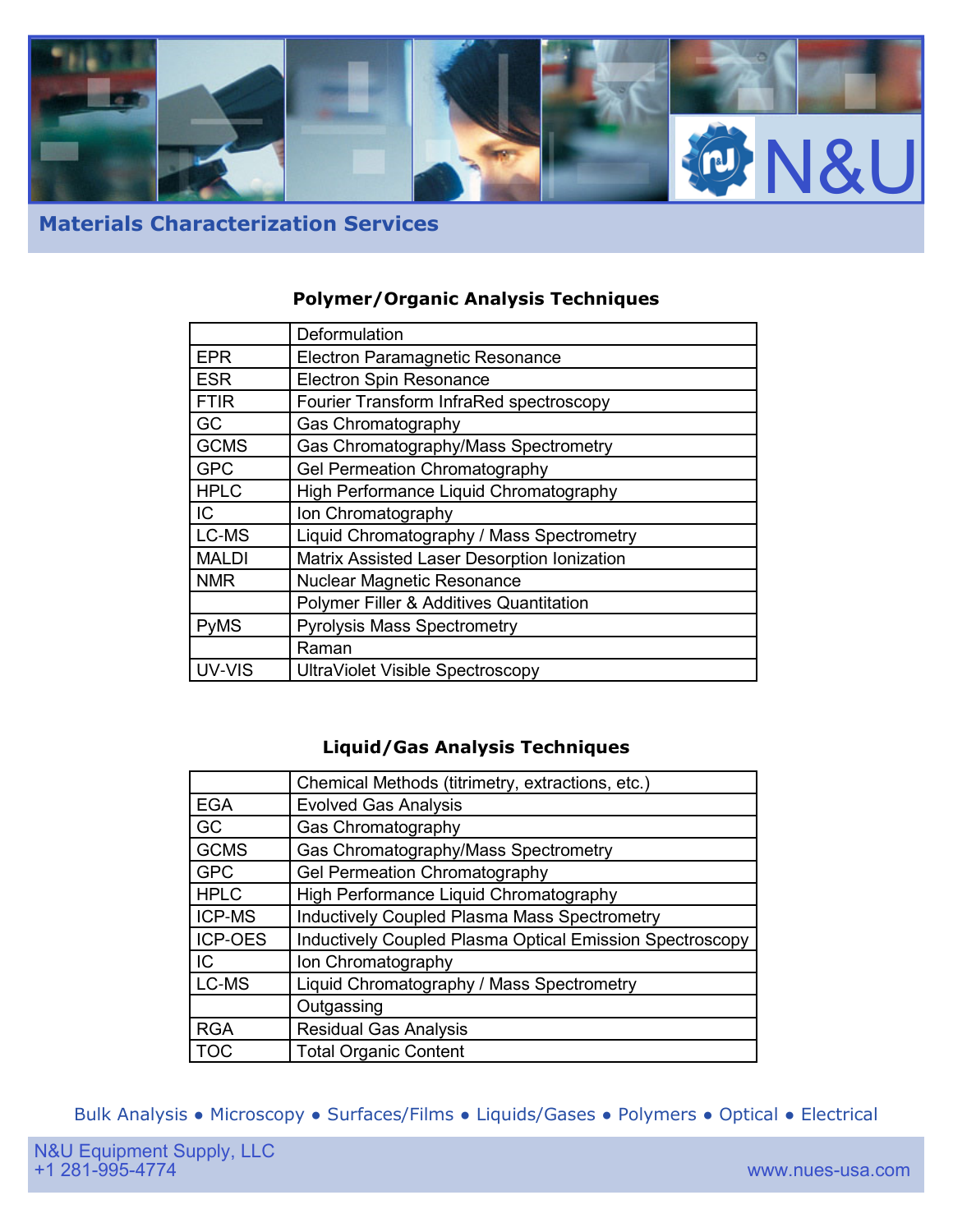

## **Electrical Analysis Techniques**

|             | 4 Point Probe                                           |
|-------------|---------------------------------------------------------|
| <b>ATE</b>  | <b>Automated Test Equipment</b>                         |
|             | Breakdown Voltage                                       |
| $C-V$       | Capacitance-Voltage                                     |
|             | Conductivity                                            |
|             | <b>Construction Analysis</b>                            |
|             | Decapsulation                                           |
| <b>DLTS</b> | Deep Level Transient Spectroscopy                       |
|             | <b>Dielectric Constant</b>                              |
| <b>ECV</b>  | Electrochemical Capacitance Voltage                     |
| <b>ESD</b>  | ElectroStatic Discharge                                 |
| <b>EMMI</b> | <b>Emission Microscopy</b>                              |
| <b>FIB</b>  | Focused Ion Beam                                        |
|             | Hall Mobility                                           |
| <b>HAST</b> | Highly Accelerated temperature and humidity Stress Test |
|             | Latchup                                                 |
|             | Lifetime Measurement                                    |
| $\mu$ PCD   | Microwave PhotoConductive Decay                         |
|             | PCB failure analysis                                    |
|             | Reliability                                             |
|             | Resistivity                                             |
| <b>SIRM</b> | Scanning InfraRed Microscopy                            |
|             | Sheet resistance (4 point probe)                        |
| <b>SRP</b>  | Spreading Resistance Profiling                          |
| <b>SPV</b>  | Surface Photo Voltage                                   |
|             | Wire Bond Strength                                      |